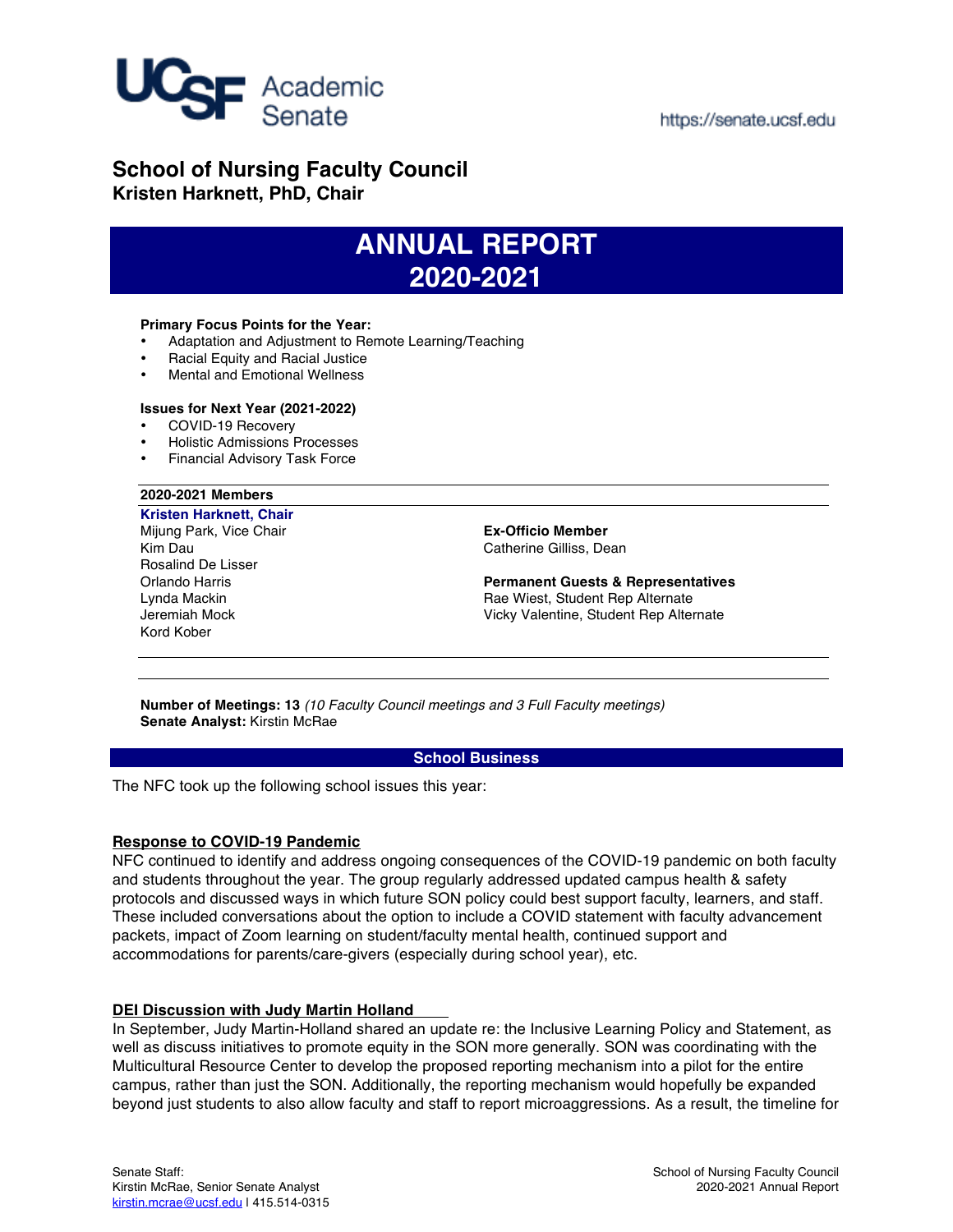launching this program (originally estimated for Fall 2020) was delayed to accommodate this wider implementation. NFC members suggested that it might help to use this extra time to host information sessions for the school/campus to explain the purpose and ideology behind the program and clarify the types of incidents that should/should not be reported to this system. Judy suggested adding this to the next Full Faculty agenda. Members also suggested making the policy document and the DEI statement available on the CLE site for each course. The group also addressed the issue of guest lecturers being held accountable to these documents. One suggestion involved developing a standardized acknowledgement (similar to a Conflict of Interest form) that would demonstrate they are aware of the policy and agree to adhere to it.

In May, Judy returned to give an update on Holistic Review, Faculty Support and Preparation for Race & Health Conversations (HEALS), and Structural Racism Report. [\(Appendix 1\)](https://senate.ucsf.edu/sites/default/files/2022-02/App1_DEI_Update_to_NFC_JMH_May_14_2021.pptx)

#### **2020-2021 NFC Student Representatives**

At the beginning of the year, NFC became aware that ASSN had appointed two student representatives rather than one, as stated in the bylaws. Both students expressed a desire to serve in the position. In October, NFC provided the appointed students, Rae Wiest and Vicky Valentine, an opportunity to present a statement in support of their petition to allow two student representatives to be appointed to the NFC. Both students were then asked to join a separate "break-out room" on the Zoom call, in order to allow Council members to go into executive session to discuss the proposal. Following the adjournment of the executive session discussion, Chair Harknett invited both students to rejoin the main Zoom call and advised that NFC members had engaged in rich discussion on the issue, including whether this request would necessitate a change in the bylaws, however the group was unable to reach a consensus and opted to continue to deliberate on the request. For the time being, Rae agreed to attend the November and December meetings, while Vicky had a conflicting class.

In early 2021, Chair Harknett met with Rae, Vicky, and ASSN leadership to discuss a plan forward. It was determined that Rae and Vicky, on behalf of ASSN, would identify an NFC/faculty representative who supported their proposal for two student representatives and the faculty member could submit a formal proposal to NFC for a bylaw change. Kim Dau later agreed to serve as the sponsoring faculty. In March, NFC held an executive session to discuss/vote on the proposal for amending the bylaws. This discussion included a comparison of student representation across other UC Nursing Councils [\(Appendix 2\)](https://senate.ucsf.edu/sites/default/files/2022-02/App2_StudentRepComparison.docx.pdf). Ultimately, NFC members were still unable to reach a majority consensus on the issue. Subsequently, members agreed to move the measure forward to a full faculty vote absent a formal NFC decision. NFC members would be given the option to submit "arguments for" & "arguments against" the proposal to be included with the materials shared with Full Faculty for the final vote.

The issue was not addressed during the May Full Faculty meeting and the bylaws remain unchanged.

#### **Holistic Admissions**

The subject of holistic admissions was raised several times throughout the year. NFC members suggested there was a need for more specific guidance in this area, whether through updated guidelines or recommendations from a dedicated workgroup. Kim Dau suggested revisiting the intersection between program councils and screening committees, specifically why these groups function separately with screening committees functioning as an administrative committee rather than a standing committee. Dean Gilliss advised that traditionally admissions committees are appointed by administrators and staffed by administration but the work is done by faculty. She further acknowledged that while admissions is an administrative function that is carried out by faculty, she would suggest that the policy would be set at the administrative level with faculty endorsement. More generally, Kim highlighted two key concerns around this topic—how the current holistic admissions framework promotes inconsistencies across all programs and the overall lack of a baseline policy for admissions. Several members echoed concerns regarding discrepancies in admissions across specialty programs and the need for uniformity and transparency across all programs. Mijung Park added that the PhD admissions committee had already developed its own robust holistic admissions policy and it might be helpful to consult the leaders of that committee for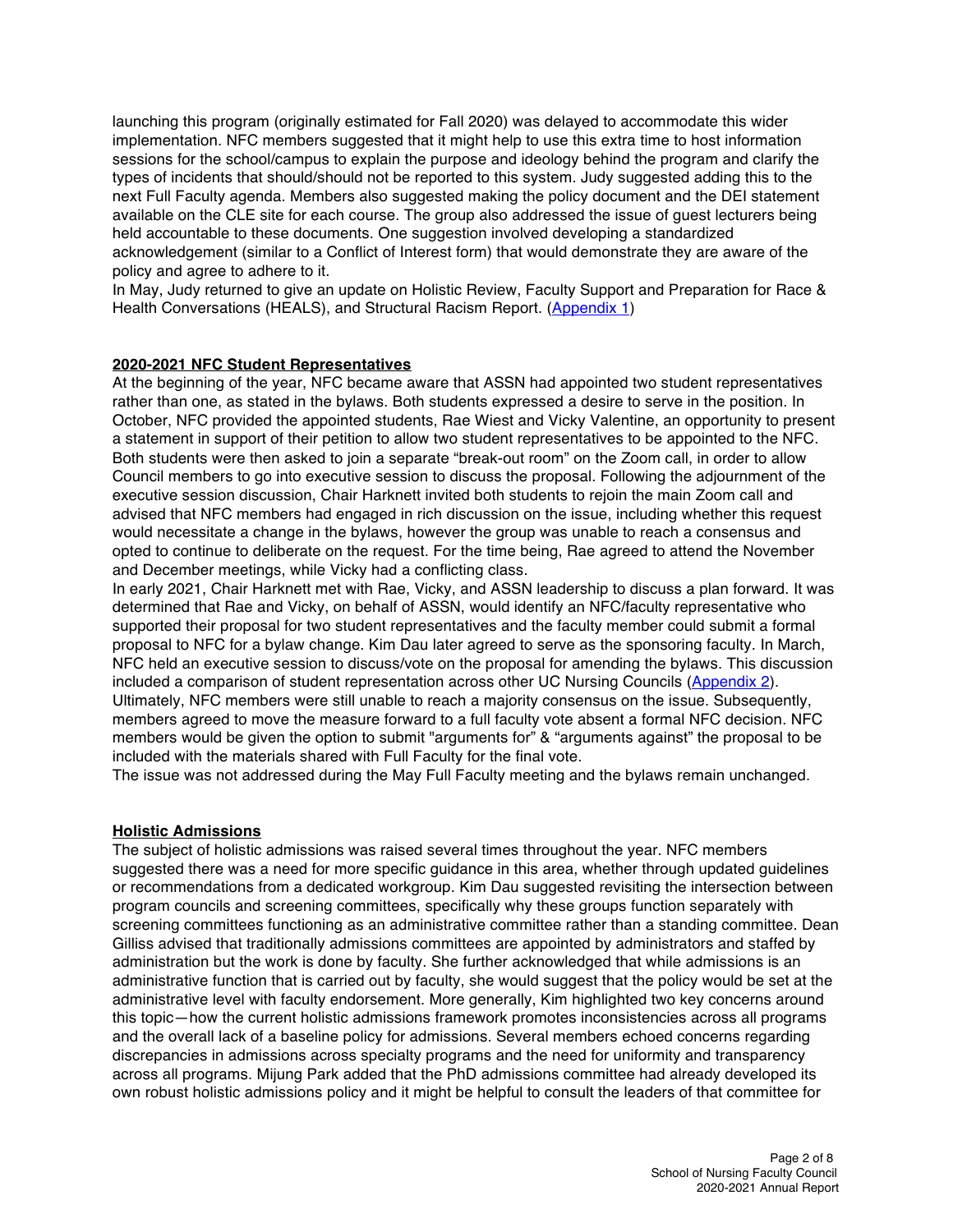what has worked for them. Kim further noted that many of these same concerns had been previously flagged by faculty/NFC in a 2018 memo to administration. The memo identified inconsistencies between SON admissions programs, as well as a lack of annual review procedures for sharing admissions data with faculty and administration and a lack of awareness of SON and National Admissions Policies. Dean Gilliss acknowledged the work that has previously been done on this issue and agrees that its time to initiate a plan of action. She hoped that NFC (as the executive committee for the faculty) will lend its support and help to engage other faculty review committees in the process. Prior to her leave, Maureen Shannon had set up a SON Workgroup on Admissions and Application Review Process, which will now be led by the new assistant dean Dr. Joe Zavala. Dean Gilliss further echoed that Dr. Zavala has already identified admissions policies as a key priority for the immediate future.

## **UC Salary Freeze**

In December, Jenny Liu attended on behalf of the Committee on Faculty Welfare to discuss CFW's efforts to gather data on the UC Salary Freeze, as well as how the freeze was being implemented across each of the schools at UCSF. CFW asked NFC help communicate a request to SON administration [\(Appendix 3\)](https://senate.ucsf.edu/sites/default/files/2022-02/App3_CFWSalary_Freeze_Data_Request.pdf), as well as provide guidance/commentary on the question of how SON faculty can engage with administration in a constructive way to think proactively for next fiscal year. Jenny shared that this salary freeze was particularly demoralizing for faculty who had received a merit increase and an ongoing concern that this freeze will set this cohort back on their future advancements. Several NFC members commented that they knew of faculty who had their research funding rescinded under the justification of creating a "balanced budget" but were fearful to speak out more about it for fear of retaliation. Jeremiah Mock commented that UC faculty have a responsibility under the UC Standing Orders policy to advise on budget matters and encouraged folks to actively engage on this issue. Rosalind shared that in her dept, salary decisions are made by the Chair but acknowledged that faculty should have a better understanding of how these decisions are made. NFC agreed to draft a letter to SON Administration requesting this data to be shared with CFW, Copies were forwarded to Dean Gilliss, David Rein, Catherine Waters and Dean Chang.

In March, Jenny Liu returned to provide additional updates related to the UC salary freeze. She provided a brief overview of the policy in which UCOP instituted a systemwide freeze on salary scales pertaining to X & Y components only. In response, UCSF did not make a uniform decision regarding salary setting for Y & Z components. SOM, SON, and SOD each decided to also freeze total salaries (X/X'+Y+Z) with some limited exceptions. SOP decided NOT to freeze total salaries. The UCSF Academic Senate sent a letter to Chancellor Hawgood in early February asking that the faculty be consulted about any decisions regarding salaries for FY21-22. NFC members discussed concerns regarding departmental variances in salary setting and agreed that there is a need for more collective, transparent guidance from the administration regarding how these pay plans will be used.

## **DNP Transition**

In December, Mary Lynch and Maureen Shannon reported on the DNP transition process and the NP/DNP alignment in an effort to dispel any myths that haven't been previously addressed in discussions. Members asked if a program decided to move to a DNP/APRN track, what the expectations would be for % of faculty teaching in that program to be PhD/doctorly prepared—Mary advised that the numbers would be driven by the individual faculty support but also noted that the NP/DNP alignment still involves a number of specialty courses that would still be taught by masters prepared faculty. Lynda Mackin shared that the Dept. of Physiological Nursing has made a strong recommendation that a task force be created to establish a pathway to DNP for existing clinical faculty who intend to remain faculty at UCSF and want to pursue the DNP degree. She also highlighted that there remains an issue of equity since faculty who chose to pursue a PhD were able to take advantage of a generous fee-remission whereas faculty who choose to pursue a DNP at UCSF now do not have that option. Maureen suggested that if a task force is formed on the issue of a pathway to DNP, it should also include DNP leadership as well as Chairs' input. On the subject of student cohorts, Mary noted that any student applying to 2021 cohort to either the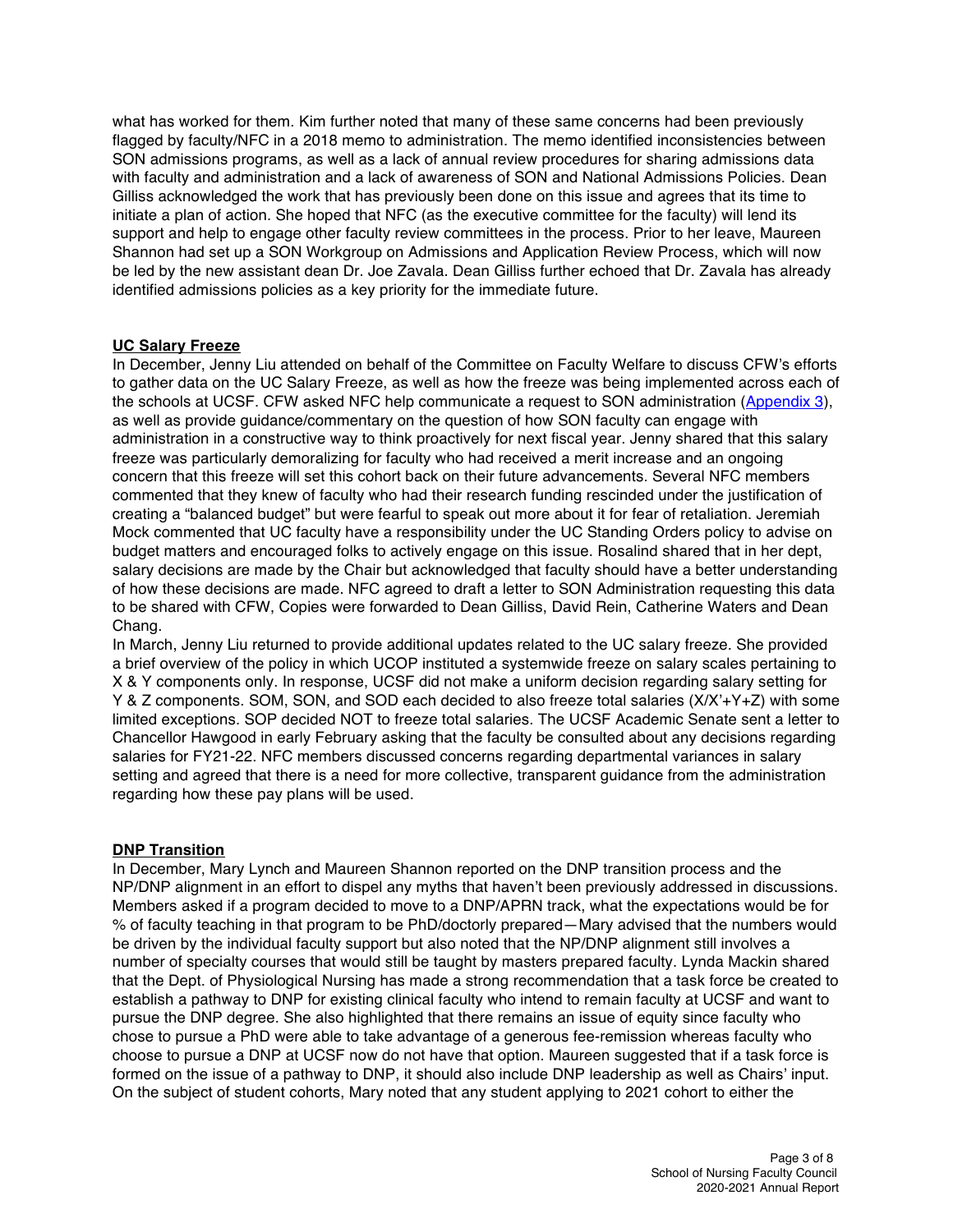AGACNP or ACPNP must be notified of the future changes that will affect their alignment. For others who want a DNP, there will be an effort to articulate that opportunity.

In May, Mary Lynch provided additional updates related to NP/DNP Articulation to NFC members, which were subsequently shared at the May Full Faculty meeting [\(Appendix 4\)](https://senate.ucsf.edu/sites/default/files/2022-02/App4_MS_DNP_Presen_Full_Faculty_5_21_21.pdf).

### **SON Salary Setting & Comp Plan**

In May, Associate Dean Catherine Waters joined to discuss the SON Comp plan and presented a comprehensive overview of salary setting computation [\(Appendix 5\)](https://senate.ucsf.edu/sites/default/files/2022-02/App5_HSCP_CWaters_5.14.21.pdf). The HSCP is mandated by the UCOP for health science campuses and is used by SON to foster balance among faculty teaching, research, clinical care, and university responsibilities. Membership in the Comp plan is a condition of employment for faculty members with appointments at or above 51% (not based on rank/series).

## **Faculty Engagement with SON Finances**

In February, Associate Dean of Finance & Administration David Rein joined to discuss SON finances and how NFC can work to support strong faculty governance with respect to financial matters. David advised that SON has focused the last few years on addressing two key aspects of the school's performance one being the structural deficit and the other being the internal transaction process. One approach to addressing this involves consolidating various aspects of SON finance administration into a central 'finance hub' (more details on this will be discussed at next week's full faculty meeting).

Members asked for insight into the current salary freeze, particularly how that freeze affected the merit review process and whether faculty can/should expect an increase for merit reviews in next fiscal year. David advised that the SON is still in a holding pattern with regard to faculty compensation. The Governors' May revise budget will hopefully provide a better picture of what UC can expect in terms of state funds. Linda shared that a systemwide report was released at the end of 2020 by the Academic Planning and Budget Council Task Force on Faculty Salary, which addresses many of the concerns that have been raised in this discussion already.

Members discussed the lack of transparency around financial decisions and the resulting faculty confusion around these critical issues and highlighted the importance of educating faculty about core budget processes/decisions, not only in the context of the current financial crisis, but as a general practice. In response, Jeremiah submitted a formal motion for the NFC to establish an ad-hoc Financial Advisory Task Force with two specific charges: (1) members will familiarize themselves more with financial state of school and university; and (2) examine pathway for establishing a permanent standing committee for SON *--*the motion passed.

Following the meeting, members began developing a document with specific discussion points to focus the work of the task force, including proposed short-term & long-term priorities, critical information needs for SON faculty, and potential avenues for communicating such information.

#### **Addressing Conflicts in Classroom Discussions**

In March, Dean Gilliss shared information related to an incident that had recently occurred in a large survey course involving a discussion in zoom chat during the lecture. The situation highlighted the need to develop clear response pathways for addressing these types of situations in the future, and recommendations are currently being developed. Vicky was present in the course for this particular incident and provided some additional context for those who were unfamiliar with the event. This led to a larger discussion point among the group regarding this and other previous incidents and how it has affected both students and faculty, as well as what the role of faculty council can and should play around these issues. Members shared frustration with the administrative response and the missed opportunity of not utilizing the Bias Response Team protocols that had been proposed by the Inclusive Learning Environment Task Force. Members also acknowledged how technology/Zoom played a particular role in this incident, given that such a side-discussion would likely not have occurred in the same way in an in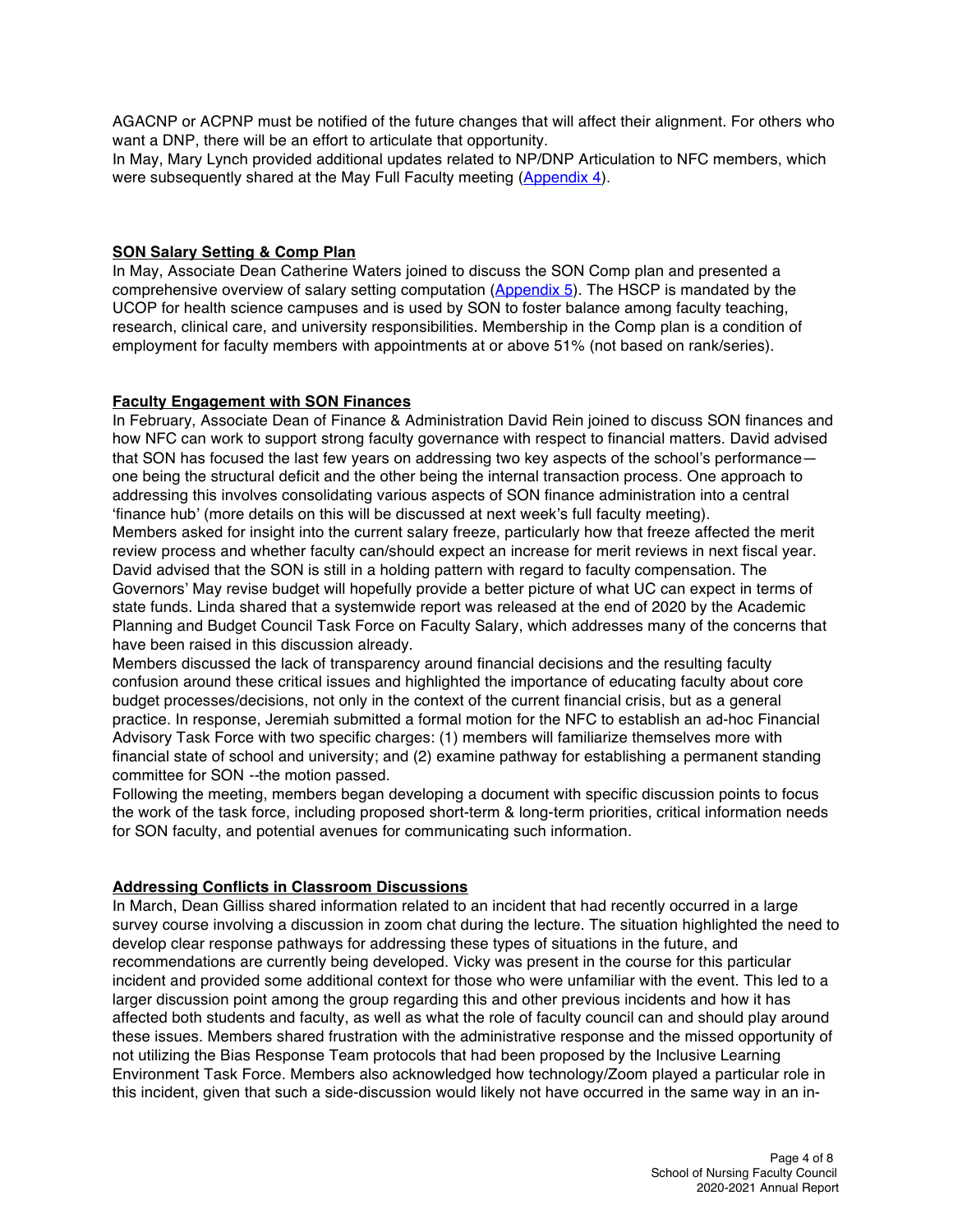person environment. They also addressed how difficult it is for faculty, particularly in large survey courses, to monitor this type of activity in real time.

## **NFC and Standing Committee Appointments**

In April, NFC discussed varying approaches to staffing SON standing committees and whether there is a need to implement a 'best practices' in order to help avoid burnout. In the past, the SONFC Chair has been primarily tasked with staffing the following year's standing committees, with dept representatives assisting at varying levels depending on the year. Members debated the extent to which dept Chairs should be involved in this process. Dean Gilliss suggested the Chairs might be able to help with facilitating recruiting/mentoring faculty to serve in these positions.

Members discussed how the NFC could meaningfully engage new/interested faculty in serving in these positions, while also acknowledging the additional workload burden. Beyond the SON, Mijung highlighted opportunities for SON faculty to get involved in faculty governance within the larger UCSF Senate. Dean Gilliss added that its important to ensure that early career/junior faculty are aware of these opportunities as well since service is such a keystone to the advancement/promotion process. Rosalind further noted the importance of adequately informing/educating new/junior faculty about faculty governance, since many may not be fully aware of what the Academic Senate is/does.

On the subject of NFC leadership positions, Orlando pointed out that based on the departmental rotation, he was potentially next in line to assume the vice chair role for next year. However, he shared that he was initially unaware of that convention and wasn't necessarily ready or willing to step into that role as a junior faculty member. He suggested that more guidance should be made available to incoming NFC members who may find themselves promoted to step into leadership positions before they feel ready. Several members echoed similar concerns with using a rotation system for appointing leadership and suggested that NFC should revisit this topic before appointing new leadership for next year.

• Administrative Committees

Questions were also raised regarding administrative committees and the line of responsibility for staffing those committees. Analyst McRae clarified that NFC bylaws do not cover these administrative committees. Dean Gilliss further noted that decisions for these groups have historically been made at the administrative level. Kim Dau highlighted the absence of a Masters Screening committee and the workload problems that have resulted from not having one. Without a central governing authority over the screening process, she believes this represents a critical barrier to achieving 'holistic admissions' and she would like SON/NFC to explore the option of creating/establishing a Masters Screening Committee for the future.

## **Standing Committee Updates**

• Faculty Practice Committee

In April, Maureen McGrath reported on behalf of the Faculty Practice Standing Committee, which is primarily responsible for the credentialing of clinical faculty as well as awarding the Helen Martin Award. Credentialing is necessary to ensure clinical faculty meet practice standards for the SON. Currently the committee is exploring expanding the Helen Martin Award into a larger awards event that honors not only primary care preceptors, but includes honors for other specialties within the SON. Rosalind highlighted the opportunity to promote faculty recognition via the preceptor program. Maureen noted that this past year has especially illuminated some of the redundancies of FPC's duties (mainly credentialing), which inspired internal discussions of whether FPC's work could be accomplished outside of the committee structure. For example, whether it was necessary for faculty to perform the task of reviewing credentialing reports, or if that task could be performed by staff.

• Research Committee

In February, Natalie Purcell, Chair of the SON Research Committee, reported on the group's activities and priorities for the AY20-21 [\(Appendix 6\)](https://senate.ucsf.edu/sites/default/files/2022-02/App6__SON_Research_Committee.pptx). The Research Committee is generally tasked with conducting scientific review of SON intramural research proposals and making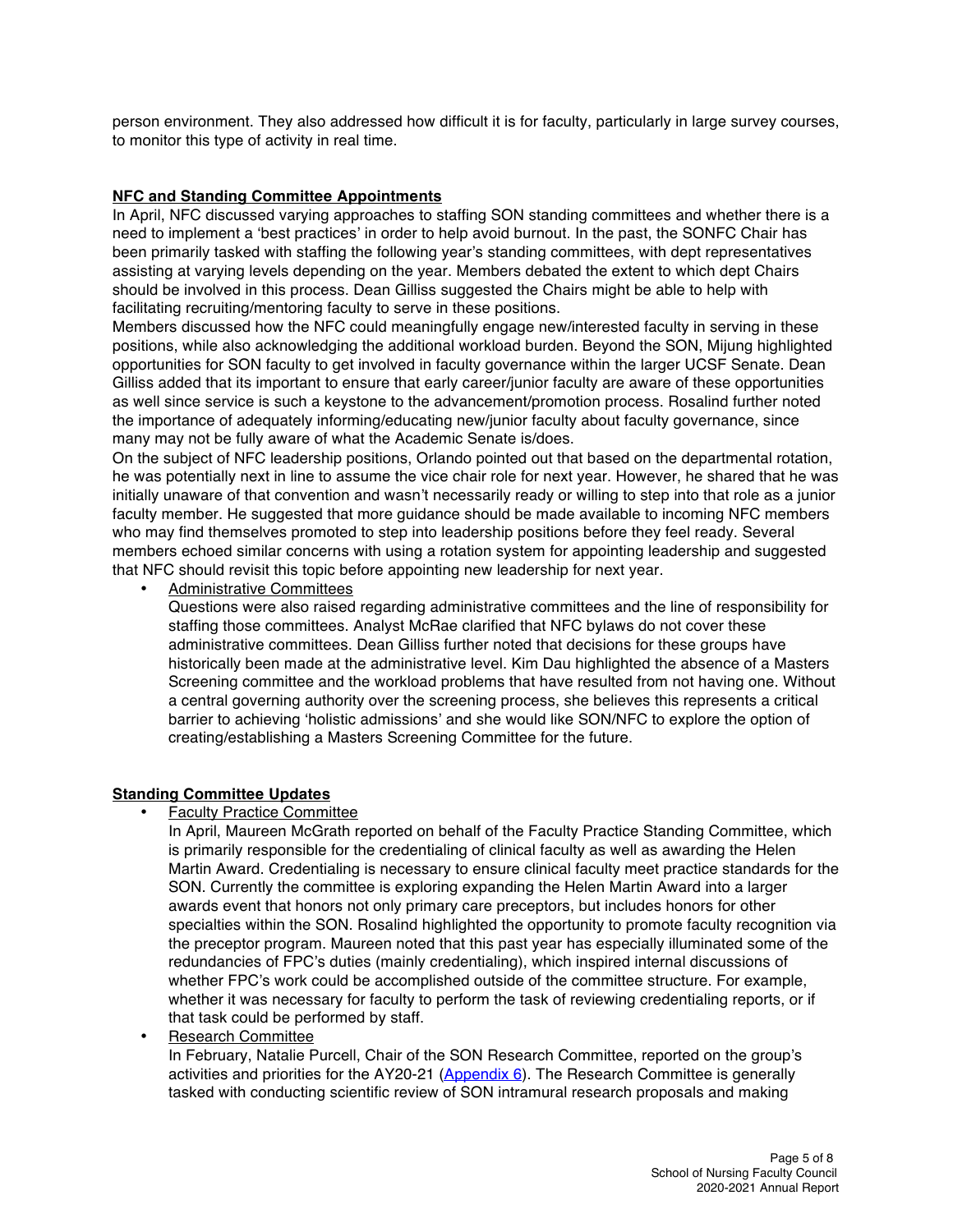funding recommendations to the Office of Research. It also conducts scientific review of Western Institute of Nursing Conference abstract submissions from PhD students and makes funding recommendations. Additionally, it helps to facilitate faculty research development and professional recognition/awards by soliciting recommendations for workshops/seminars as well as nominees for various awards. The Research Committee Summary Report for AY20-21 can be viewed here: [\(Appendix 7\)](https://senate.ucsf.edu/sites/default/files/2022-02/App7_RC_Final_Report_2021.pdf)

• DNP Program Council

In January, Marianne Hultgren attended on updates related to DNP Program Council (Appendix  $8$ ). The program recently celebrated the successful completion of its  $2^{nd}$  cohort of students. In December, the group reviewed and approved application for a new informatics elective course (2 credits) with an expectation that it may eventually roll into the core curriculum. The committee also made adjustments to curriculum builds for two courses and reviewed an application tool and portfolio tool for non-APRN applicants and adjusted GPA requirements from 3.4 to 3.0. The DNP Program Council Summary Report for AY20-21 can be viewed here: [\(Appendix 9\)](https://senate.ucsf.edu/sites/default/files/2022-02/App9_DNP_Report.pdf)

**MEPN Program Council** 

In January, MEPN Program Council Co-Chairs Lynda Creighton-Wong and Pam Bellefeuille reported on MEPN Program Council updates. This year the group has had a particular focus on diversity and inclusion, as well as incorporating anti-racist curriculum, LGBTQ content, etc. They also will be resuming reviews of clinical courses this year. MEPN Council has developed a form for those courses that score below 3.0. The program is also utilizing an issue tracking mechanism to track how courses are progressing. Lynda and Pam also highlighted the strong contributions of the two student representatives on the committee this year. Members asked for clarification on the distinction between MEPN Council and MEPN Screening. For example, whether MEPN Screening had same/different bylaws/guiding principles as those of MEPN Council – Whereas MEPN Council has bylaws/guiding principles under Senate bylaws, MEPN Screening traditionally is not governed by NFC/Senate. Pam did confirm that MEPN Screening does have guiding principles, but she could not speak to the specifics at this time.

• PhD Program Council

In December, Linda Park reported on behalf of the PhD Program Council. In addition to evaluation of courses, PPC continued its work to restructure the quant series, which has caused some changes to the overall series. They also conducted a first year-round up with students to evaluate their experiences with learning over zoom. Future goals include tackling the quals and addressing admissions and incorporating content on structural racism and social determinants of health. The PhD Program Council Summary Report for AY20-21 can be viewed here: ([Appendix 10\)](https://senate.ucsf.edu/sites/default/files/2022-02/App10_PhD_Prog_Council_Report_20_21.pdf) 

• Master's Program Council

In October, Linda Stephan reported on updates from the Master's Program Council (MPC). In general, MPC regularly reviews and approves course changes (including the conversion of all courses for S/U grading under the temporary SON policy) and reviews all core courses and meets with all faculty from core courses. MPC is currently focused on the Structural Inequalities Implementation Task Force, developing a guest lecturer informational tool regarding racism and race-based medicine, creating a standardized syllabus template for courses, and conducting an evaluation of writing resources for students. MPC also recently approved a Standardized CLE template.

In March, Linda returned again to report on MPC's utilization of the Educator Reflection Toolkit [\(Appendix 11\)](https://senate.ucsf.edu/sites/default/files/2022-02/App11_Educator_Reflection_Toolkit.pdf). She also reviewed survey data/findings from the annual MS program evaluations. Linda was particularly interested in discussing ways in which MPC and NFC could collaborate to develop data driven solutions considerate of both faculty and student perspective(s) into Master's curriculum.

• Recruitment and Retention

In December, Andrea Saito reported on behalf of the Recruitment and Retention (R&R) Committee. In focusing on faculty retention, R&R developed a short survey to gauge the ability of faculty to do their job during COVID, and have attempted to catalogue additional time spent translating courses to online format, and quantifying caregiving hours, and money that faculty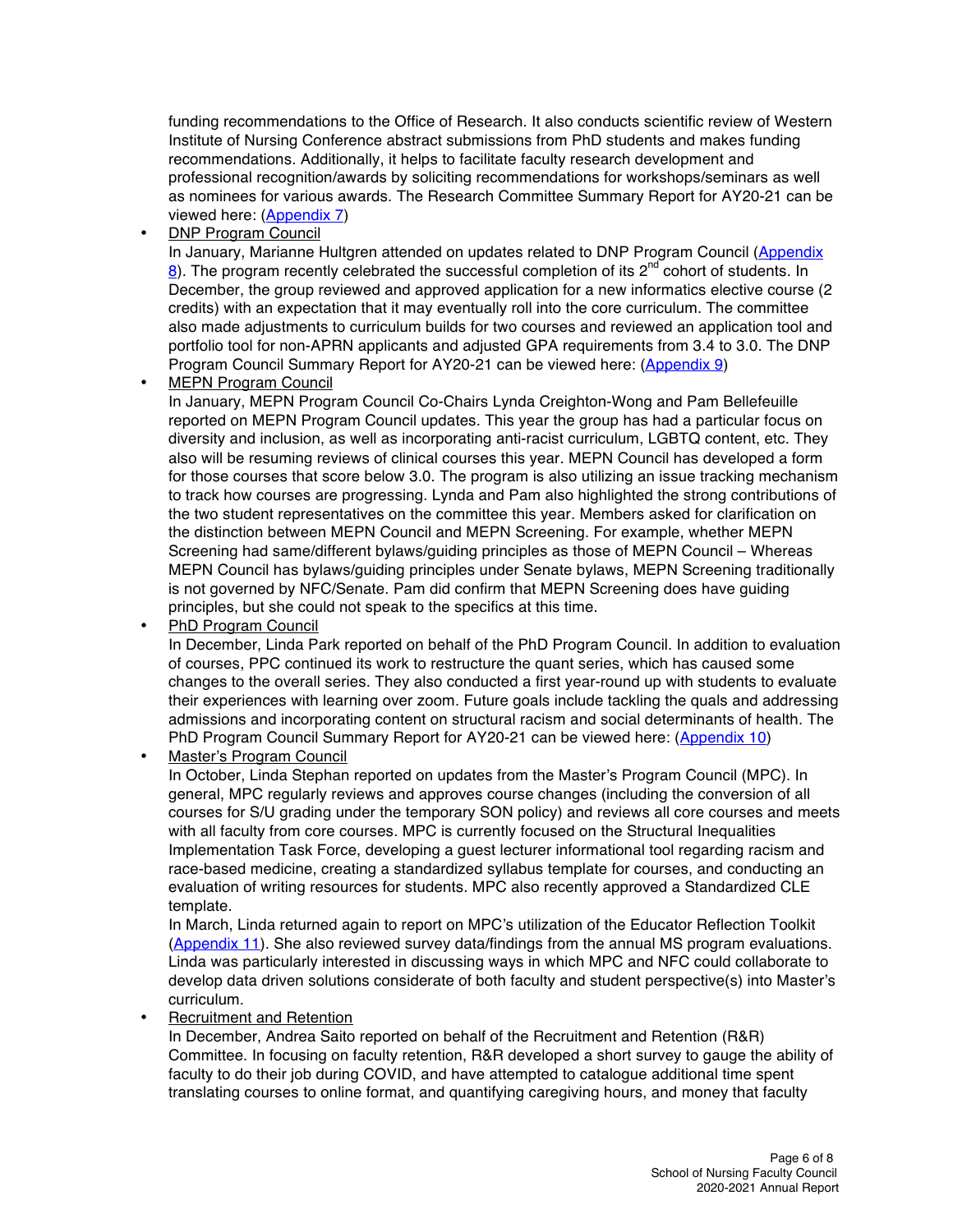have had to spend out of pocket to facilitate online teaching/remote work. The survey asked how the school can provide better support for faculty during this time. Possible solutions for these issues include credits for extra time/work requirements, postponing non-essential service requirements, faculty stress assessment, free wellness resources, etc. The Recruitment & Retention Committee Summary Report for AY20-21 can be viewed here: [\(Appendix 12\)](https://senate.ucsf.edu/sites/default/files/2022-02/App12_RecruitmentRententionCommitteeReport20-21.pdf)

**2021 Faculty Development Grant Awards**

The NFC was granted \$25,000 in Chancellor's Funding for the SON Faculty Learning and Development Fund, as well as \$25,000 in matching funds from the SON Dean's Office, for a total of \$50,000 for the 2020 cycle. The NFC received a total of (4) applications which were all approved for funding for a total of \$10,885.

The ongoing COVID-19 pandemic resulted in a significantly lower number of applications being submitted overall for Chancellor's Fund projects. As a result, the Senate opted to host an additional application cycle in fall 2021 to provide committees/councils an opportunity to utilize their remaining 2021 funds. NFC agreed to participate in the fall cycle—it has \$14,115 remaining in Senate funds, and up to \$25,000 in matching funds from the SON Dean's Office, pending sufficient interest and budgetary approval.

#### **Faculty Teaching Awards**

•

Each year, the NFC recognizes outstanding faculty for excellence in teaching, innovation and mentoring. In 2021, the award committee selected the following awardees:

| <b>Faculty</b>              | Award                                                    |
|-----------------------------|----------------------------------------------------------|
| Michalle Ramirez-McLaughlin | Excellence in Creating a Supportive Learning Environment |
| Kate Melino                 | <b>Excellence in Clinical Mentoring</b>                  |
| Stella Bialous              | <b>Excellence in Research Mentoring</b>                  |
| <b>Astrid Block</b>         | Excellence in Educational or Curricular Innovation       |

#### **Going Forward**

Ongoing issues under review or actions that the NFC will continue into 2021-2022:

- COVID-19 Recovery
- Holistic Admissions Processes
- Financial Advisory Task Force
- Faculty Governance

#### **Appendices**

This Annual Report is posted on the School of Nursing Faculty Council Web page on the Academic Senate Web site. Appendices are embedded into this PDF document.

[Appendix 1:](https://senate.ucsf.edu/sites/default/files/2022-02/App1_DEI_Update_to_NFC_JMH_May_14_2021.pptx) May 2021 DEI Presentation

[Appendix 2:](https://senate.ucsf.edu/sites/default/files/2022-02/App2_StudentRepComparison.docx.pdf) Student Representative Data Comparison Chart

[Appendix 3:](https://senate.ucsf.edu/sites/default/files/2022-02/App3_CFWSalary_Freeze_Data_Request.pdf) CFW Salary Freeze Data Request to NFC